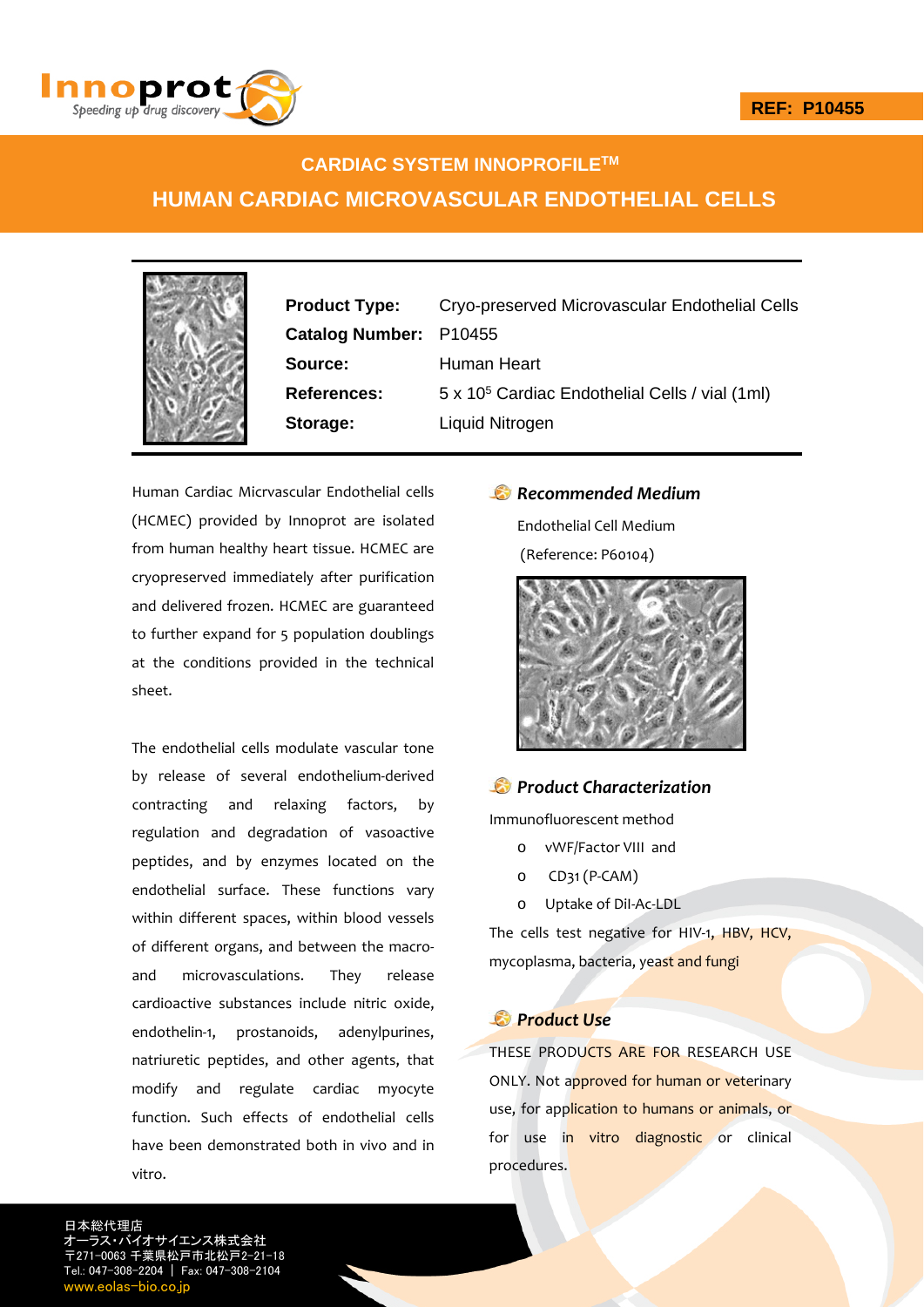

## **INSTRUCTIONS FOR CULTURING CELLS**

*IMPORTANT*: Cryopreserved cells are very delicate. Thaw the vial in a 37 ºC waterbath and return them to culture as quickly as possible with minimal handling!

#### **Set up culture after receiving the order:**

- 1. Prepare a fibronectin coated flask (2 μg/cm<sup>2</sup>, T-75 flask is recommended). Add 5 ml of sterile Dulbecco's phosphate buffered saline, Ca++ and Mg++ free to a T‐75 flask and then add 150 μl of fibronectin stock solution (Ref. No. 8428). Leave the flask in incubator overnight.
- 2. Prepare complete medium: decontaminate the external surfaces of medium and medium supplements with 70% ethanol and transfer them to sterile field. Aseptically open each supplement tube and add them to the basal medium with a pipette. Rinse each tube with medium to recover the entire volume.
- 3. Aspirate fibronectin solution and add 20 ml of complete medium to the flask. Leave the flask in the hood and go to thaw the cells. The fibronectin solution can be used twice.
- 4. Place the vial in a 37ºC waterbath, hold and rotate the vial gently until the contents are completely thawed. Remove the vial from the waterbath immediately, wipe it dry, rinse the vial with 70% ethanol and transfer it to a sterile field. Remove the cap, being careful not to touch the interior threads with fingers. Using a 1 ml eppendorf pipette gently re‐suspend the contents of the vial.
- 5. Dispense the contents of the vial into the equilibrated, fibronectin coated culture vessels. A seeding density of 5,000 cells/cm<sup>2</sup> is recommended.
- Note: Dilution and centrifugation of cells after thawing are not recommended since these actions are more harmful to the cells than the effect of DMSO residue in the culture. It is also important that endothelial cells are plated in fibronectin coated flask that promotes cell attachment and growth.
- 6. Replace the cap or cover, and gently rock the vessel to distribute the cells evenly. Loosen cap if necessary to permit gas exchange.
- 7. Return the culture vessels to the incubator.
- 8. For best result, do not disturb the culture for at least 16 hours after the culture has been initiated. Change the growth medium the next day to remove the residual DMSO and unattached cells, then every other day thereafter. A healthy culture will display cobblestone or spindle shaped morphology, non‐granular cytoplasm and the cell number will be double after two to three days in culture.

#### **Maintenance of Culture:**

- 1. Change the medium to fresh supplemented medium the next morning after establishing a culture from cryopreserved cells.
- 2. Change the medium every three days thereafter, until the culture is approximately 70% confluent.
- 3. Once the culture reaches 70% confluence, change medium every other day until the culture is approximately 90% confluent.

日本総代理店 ラス・バイオサイエンス株式会社 〒271-0063 千葉県松戸市北松戸2-21-18 Tel.: 047-308-2204 | Fax: 047-308-2104 www.eolas-bio.co.